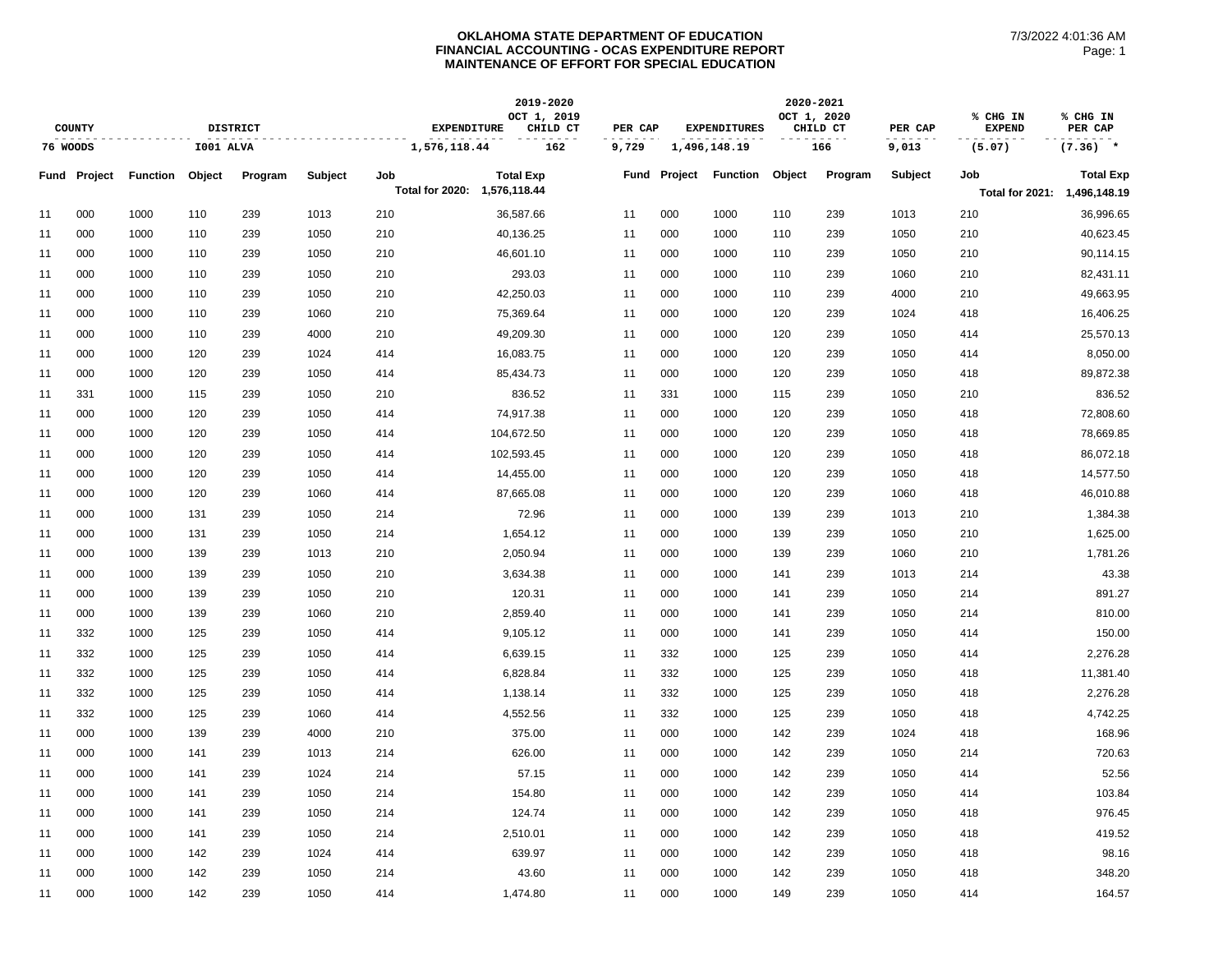| Fund | Project | <b>Function</b> | Object | Program | Subject | Job                          | <b>Total Exp</b> | Fund | Project | <b>Function</b> | Object | Program | Subject | Job                          | <b>Total Exp</b> |
|------|---------|-----------------|--------|---------|---------|------------------------------|------------------|------|---------|-----------------|--------|---------|---------|------------------------------|------------------|
|      |         |                 |        |         |         | Total for 2020: 1,576,118.44 |                  |      |         |                 |        |         |         | Total for 2021: 1,496,148.19 |                  |
| 11   | 000     | 1000            | 142    | 239     | 1050    | 414                          | 28.80            | 11   | 000     | 1000            | 149    | 239     | 1060    | 414                          | 920.00           |
| 11   | 000     | 1000            | 142    | 239     | 1050    | 414                          | 934.64           | 11   | 000     | 1000            | 149    | 239     | 1060    | 418                          | 960.00           |
| 11   | 000     | 1000            | 142    | 239     | 1050    | 414                          | 1,450.82         | 11   | 000     | 1000            | 170    | 239     | 1013    | 210                          | 1,200.00         |
| 11   | 000     | 1000            | 142    | 239     | 1050    | 414                          | 165.44           | 11   | 000     | 1000            | 170    | 239     | 1050    | 210                          | 1,200.00         |
| 11   | 000     | 1000            | 142    | 239     | 1060    | 414                          | 976.33           | 11   | 000     | 1000            | 170    | 239     | 1050    | 210                          | 1,200.00         |
| 11   | 000     | 1000            | 149    | 239     | 1050    | 414                          | 160.00           | 11   | 000     | 1000            | 170    | 239     | 1050    | 210                          | 2,400.00         |
| 11   | 000     | 1000            | 149    | 239     | 1060    | 414                          | 2,435.80         | 11   | 000     | 1000            | 170    | 239     | 1050    | 210                          | 2,400.00         |
| 11   | 000     | 1000            | 170    | 239     | 1013    | 210                          | 2,500.00         | 11   | 000     | 1000            | 170    | 239     | 1060    | 210                          | 2,400.00         |
| 11   | 000     | 1000            | 170    | 239     | 1050    | 210                          | 5,000.00         | 11   | 000     | 1000            | 170    | 239     | 4000    | 210                          | 1,200.00         |
| 11   | 000     | 1000            | 170    | 239     | 1050    | 210                          | 2,500.00         | 11   | 000     | 1000            | 180    | 239     | 1024    | 418                          | 1,200.00         |
| 11   | 000     | 1000            | 170    | 239     | 1060    | 210                          | 5,000.00         | 11   | 000     | 1000            | 180    | 239     | 1050    | 414                          | 2,400.00         |
| 11   | 000     | 1000            | 170    | 239     | 4000    | 210                          | 2,500.00         | 11   | 000     | 1000            | 180    | 239     | 1050    | 418                          | 7,200.00         |
| 11   | 000     | 1000            | 180    | 239     | 1024    | 414                          | 2,500.00         | 11   | 000     | 1000            | 180    | 239     | 1050    | 418                          | 6,000.00         |
| 11   | 000     | 1000            | 180    | 239     | 1050    | 414                          | 15,000.00        | 11   | 000     | 1000            | 180    | 239     | 1050    | 418                          | 6,000.00         |
| 11   | 000     | 1000            | 180    | 239     | 1050    | 414                          | 12,500.00        | 11   | 000     | 1000            | 180    | 239     | 1050    | 418                          | 7,200.00         |
| 11   | 000     | 1000            | 180    | 239     | 1050    | 414                          | 17,500.00        | 11   | 000     | 1000            | 180    | 239     | 1050    | 418                          | 1,200.00         |
| 11   | 000     | 1000            | 180    | 239     | 1050    | 414                          | 17,000.00        | 11   | 000     | 1000            | 180    | 239     | 1060    | 418                          | 3,600.00         |
| 11   | 000     | 1000            | 180    | 239     | 1050    | 414                          | 2,500.00         | 11   | 334     | 1000            | 213    | 239     | 1013    | 210                          | 7,390.80         |
| 11   | 000     | 1000            | 180    | 239     | 1060    | 414                          | 15,000.00        | 11   | 334     | 1000            | 213    | 239     | 1050    | 210                          | 7,390.80         |
| 11   | 334     | 1000            | 213    | 239     | 1013    | 210                          | 7,306.80         | 11   | 334     | 1000            | 213    | 239     | 1050    | 210                          | 7,390.80         |
| 11   | 334     | 1000            | 213    | 239     | 1050    | 210                          | 7,306.80         | 11   | 334     | 1000            | 213    | 239     | 1050    | 210                          | 22,172.40        |
| 11   | 334     | 1000            | 213    | 239     | 1050    | 210                          | 21,878.40        | 11   | 334     | 1000            | 213    | 239     | 1060    | 210                          | 7,390.80         |
| 11   | 000     | 1000            | 231    | 239     | 1013    | 210                          | 2,503.88         | 11   | 000     | 1000            | 231    | 239     | 1013    | 210                          | 2,096.50         |
| 11   | 000     | 1000            | 231    | 239     | 1050    | 210                          | 2,449.44         | 11   | 000     | 1000            | 231    | 239     | 1050    | 210                          | 2,553.17         |
| 11   | 000     | 1000            | 231    | 239     | 1050    | 210                          | 2,866.80         | 11   | 000     | 1000            | 231    | 239     | 1050    | 210                          | 74.40            |
| 11   | 000     | 1000            | 231    | 239     | 1050    | 210                          | 535.33           | 11   | 000     | 1000            | 231    | 239     | 1050    | 210                          | 423.50           |
| 11   | 000     | 1000            | 231    | 239     | 1050    | 210                          | 2,201.09         | 11   | 000     | 1000            | 231    | 239     | 1050    | 210                          | 5,159.41         |
| 11   | 000     | 1000            | 231    | 239     | 1050    | 214                          | 4.52             | 11   | 000     | 1000            | 231    | 239     | 1060    | 210                          | 5,406.99         |
| 11   | 000     | 1000            | 231    | 239     | 1050    | 214                          | 102.57           | 11   | 000     | 1000            | 231    | 239     | 4000    | 210                          | 3,055.50         |
| 11   | 000     | 1000            | 231    | 239     | 1060    | 210                          | 5,197.31         | 11   | 000     | 1000            | 232    | 239     | 1013    | 210                          | 490.34           |
| 11   | 000     | 1000            | 231    | 239     | 4000    | 210                          | 3,131.49         | 11   | 000     | 1000            | 232    | 239     | 1050    | 210                          | 597.09           |
| 11   | 000     | 1000            | 232    | 239     | 1013    | 210                          | 585.57           | 11   | 000     | 1000            | 232    | 239     | 1050    | 210                          | 17.40            |
| 11   | 000     | 1000            | 232    | 239     | 1050    | 210                          | 572.86           | 11   | 000     | 1000            | 232    | 239     | 1050    | 210                          | 58.36            |
| 11   | 000     | 1000            | 232    | 239     | 1050    | 210                          | 670.44           | 11   | 000     | 1000            | 232    | 239     | 1050    | 210                          | 1,206.51         |
| 11   | 000     | 1000            | 232    | 239     | 1050    | 210                          | 125.20           | 11   | 000     | 1000            | 232    | 239     | 1060    | 210                          | 1,264.51         |
| 11   | 000     | 1000            | 232    | 239     | 1050    | 210                          | 514.82           | 11   | 000     | 1000            | 232    | 239     | 4000    | 210                          | 714.65           |
| 11   | 000     | 1000            | 232    | 239     | 1050    | 214                          | 1.06             | 11   | 000     | 1000            | 241    | 239     | 1013    | 214                          | 2.68             |
| 11   | 000     | 1000            | 232    | 239     | 1050    | 214                          | 23.99            | 11   | 000     | 1000            | 241    | 239     | 1024    | 418                          | 1,036.23         |
| 11   | 000     | 1000            | 232    | 239     | 1060    | 210                          | 1,215.57         | 11   | 000     | 1000            | 241    | 239     | 1050    | 214                          | 55.26            |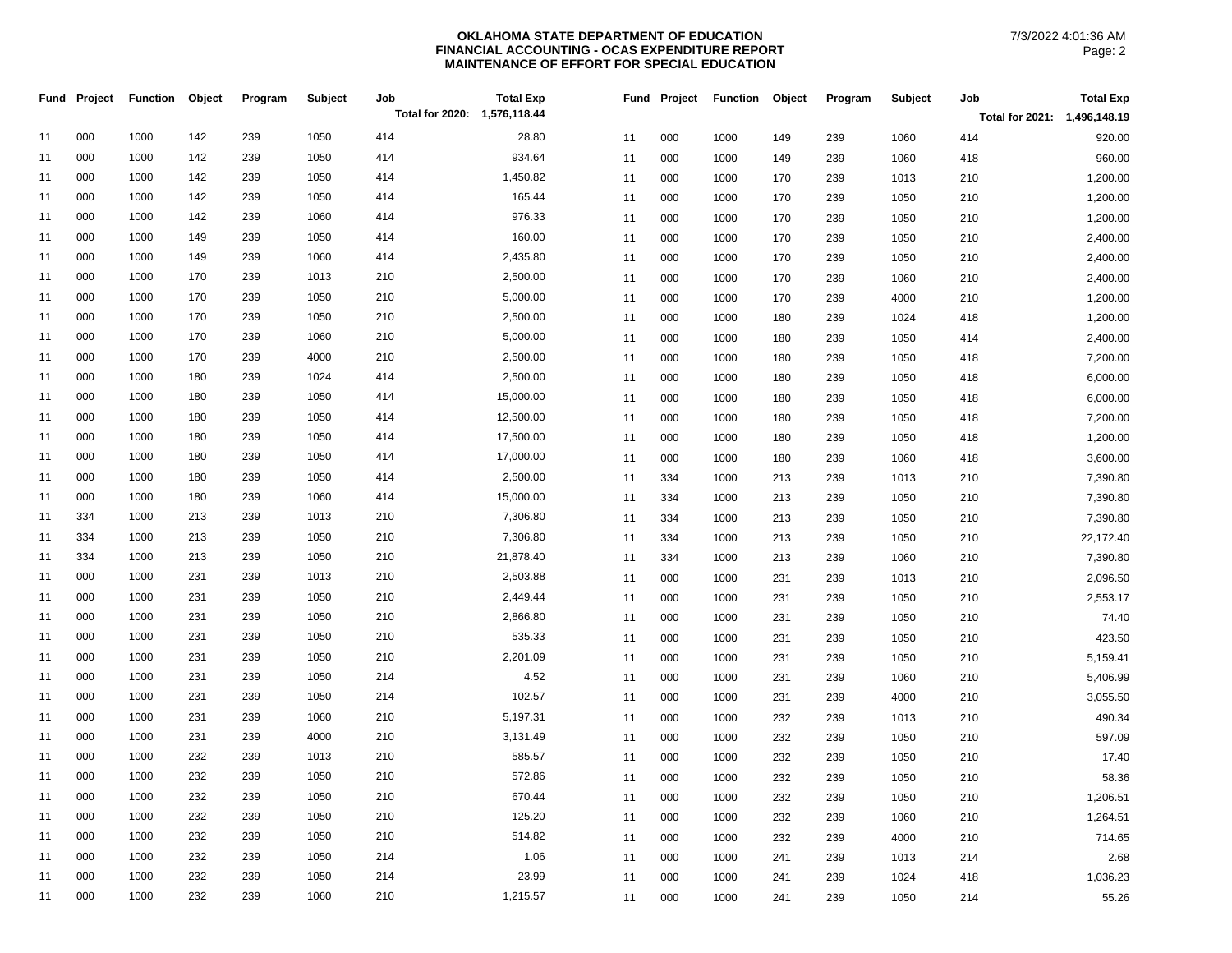| Total for 2020: 1,576,118.44<br>Total for 2021: 1,496,148.19<br>000<br>1000<br>232<br>239<br>4000<br>210<br>732.37<br>11<br>000<br>1050<br>50.22<br>11<br>1000<br>241<br>239<br>214<br>000<br>38.80<br>1000<br>241<br>239<br>1013<br>214<br>11<br>000<br>1050<br>214<br>44.68<br>11<br>1000<br>241<br>239<br>3.55<br>000<br>1000<br>239<br>1024<br>214<br>241<br>3.26<br>11<br>11<br>000<br>1000<br>239<br>1050<br>414<br>241<br>000<br>1000<br>239<br>1024<br>414<br>1,126.64<br>241<br>11<br>000<br>1000<br>241<br>239<br>1050<br>414<br>1,920.62<br>11<br>9.60<br>000<br>1000<br>241<br>239<br>1050<br>214<br>499.08<br>11<br>11<br>000<br>1050<br>414<br>1000<br>241<br>239<br>000<br>239<br>1050<br>10.44<br>1000<br>241<br>214<br>11<br>11<br>000<br>1000<br>239<br>1050<br>418<br>6,402.91<br>241<br>000<br>155.59<br>1000<br>241<br>239<br>1050<br>214<br>5,029.10<br>11<br>11<br>000<br>1000<br>1050<br>241<br>239<br>418<br>000<br>6,757.88<br>1000<br>241<br>239<br>1050<br>414<br>11<br>11<br>000<br>1050<br>5,418.25<br>1000<br>241<br>239<br>418<br>000<br>239<br>1050<br>5,617.39<br>1000<br>241<br>414<br>11<br>11<br>000<br>1000<br>239<br>1050<br>418<br>5,007.05<br>241<br>000<br>1000<br>241<br>239<br>1050<br>414<br>7,970.02<br>11<br>11<br>000<br>1050<br>566.60<br>1000<br>241<br>239<br>418<br>6,889.08<br>000<br>1000<br>241<br>239<br>1050<br>414<br>11<br>57.04<br>11<br>000<br>1000<br>239<br>1060<br>414<br>241<br>000<br>1000<br>239<br>1050<br>659.94<br>3,185.52<br>11<br>241<br>414<br>11<br>000<br>1000<br>239<br>1060<br>418<br>241<br>000<br>1000<br>241<br>239<br>1060<br>414<br>6,715.16<br>0.63<br>11<br>11<br>000<br>1000<br>242<br>239<br>1013<br>214<br>9.08<br>000<br>1000<br>242<br>239<br>1013<br>214<br>242.33<br>11<br>11<br>000<br>1000<br>242<br>1024<br>418<br>239<br>0.82<br>000<br>242<br>239<br>1024<br>1000<br>214<br>12.92<br>11<br>11<br>000<br>1000<br>242<br>239<br>1050<br>214<br>263.45<br>000<br>1000<br>242<br>239<br>1024<br>414<br>11.75<br>11<br>11<br>000<br>1000<br>242<br>239<br>1050<br>214<br>2.24<br>000<br>1000<br>242<br>1050<br>10.45<br>239<br>214<br>11<br>000<br>1050<br>214<br>11<br>1000<br>242<br>239<br>2.43<br>000<br>1000<br>242<br>239<br>1050<br>214<br>0.76<br>11<br>11<br>000<br>1050<br>1000<br>242<br>239<br>414<br>000<br>1000<br>242<br>239<br>1050<br>214<br>36.40<br>11<br>000<br>242<br>1050<br>449.12<br>11<br>1000<br>239<br>414<br>000<br>242<br>1000<br>239<br>1050<br>414<br>1,580.36<br>11<br>116.76<br>11<br>000<br>1000<br>242<br>239<br>1050<br>414<br>000<br>1000<br>242<br>239<br>1050<br>414<br>1,313.75<br>11<br>000<br>1000<br>242<br>239<br>1050<br>418<br>1,497.31<br>11<br>000<br>1000<br>242<br>239<br>1050<br>414<br>1,864.02<br>000<br>1050<br>1,176.15<br>11<br>11<br>1000<br>242<br>239<br>418<br>000<br>1000<br>242<br>239<br>1050<br>1,611.16<br>414<br>11<br>11<br>000<br>1050<br>418<br>1,267.27<br>1000<br>242<br>239<br>000<br>1000<br>242<br>239<br>1050<br>154.30<br>414<br>11<br>11<br>000<br>1000<br>242<br>239<br>1050<br>418<br>1,170.89<br>000<br>1000<br>242<br>239<br>1060<br>1,570.48<br>132.52<br>11<br>414<br>11<br>000<br>1000<br>242<br>239<br>1050<br>418<br>000<br>1000<br>252<br>239<br>210<br>100.27<br>1013<br>13.34<br>11<br>11<br>000<br>1060<br>1000<br>242<br>239<br>414<br>334<br>7,306.80<br>1000<br>213<br>239<br>1050<br>210<br>11<br>11<br>000<br>1000<br>1060<br>418<br>744.95<br>242<br>239<br>334<br>1000<br>213<br>239<br>1060<br>210<br>7,306.80<br>11<br>11<br>000<br>252<br>1013<br>215.17<br>1000<br>239<br>210<br>335<br>223<br>1024<br>7,306.80<br>1000<br>239<br>414<br>6,774.90<br>11<br>334<br>4000<br>210<br>11<br>1000<br>213<br>239<br>335<br>1000<br>223<br>239<br>1050<br>406<br>7,306.80<br>11<br>335<br>1024<br>7,390.80<br>11<br>1000<br>223<br>239<br>418<br>335<br>1000<br>223<br>239<br>1050<br>414<br>14,613.60<br>11<br>1050<br>7,390.80<br>11<br>335<br>1000<br>223<br>239<br>406<br>335<br>1000<br>223<br>239<br>1050<br>414<br>15,208.50<br>11<br>11<br>335<br>1000<br>1050<br>7,390.80<br>223<br>239<br>414<br>335<br>1000<br>223<br>239<br>1050<br>29,227.20<br>414<br>11<br>335<br>1000<br>223<br>239<br>1050<br>418<br>7,390.80<br>11<br>335<br>223<br>239<br>1050<br>43,245.90<br>1000<br>414<br>11<br>335<br>1000<br>223<br>239<br>1050<br>418<br>29,563.20<br>11<br>335<br>1000<br>223<br>239<br>1050<br>7,306.80<br>414<br>11<br>11<br>335<br>1050<br>28,947.30<br>1000<br>223<br>239<br>418 |    | Fund Project | <b>Function</b> | Object | Program | Subject | Job | <b>Total Exp</b> |    | Fund Project | <b>Function</b> | Object | Program | <b>Subject</b> | Job | <b>Total Exp</b> |
|------------------------------------------------------------------------------------------------------------------------------------------------------------------------------------------------------------------------------------------------------------------------------------------------------------------------------------------------------------------------------------------------------------------------------------------------------------------------------------------------------------------------------------------------------------------------------------------------------------------------------------------------------------------------------------------------------------------------------------------------------------------------------------------------------------------------------------------------------------------------------------------------------------------------------------------------------------------------------------------------------------------------------------------------------------------------------------------------------------------------------------------------------------------------------------------------------------------------------------------------------------------------------------------------------------------------------------------------------------------------------------------------------------------------------------------------------------------------------------------------------------------------------------------------------------------------------------------------------------------------------------------------------------------------------------------------------------------------------------------------------------------------------------------------------------------------------------------------------------------------------------------------------------------------------------------------------------------------------------------------------------------------------------------------------------------------------------------------------------------------------------------------------------------------------------------------------------------------------------------------------------------------------------------------------------------------------------------------------------------------------------------------------------------------------------------------------------------------------------------------------------------------------------------------------------------------------------------------------------------------------------------------------------------------------------------------------------------------------------------------------------------------------------------------------------------------------------------------------------------------------------------------------------------------------------------------------------------------------------------------------------------------------------------------------------------------------------------------------------------------------------------------------------------------------------------------------------------------------------------------------------------------------------------------------------------------------------------------------------------------------------------------------------------------------------------------------------------------------------------------------------------------------------------------------------------------------------------------------------------------------------------------------------------------------------------------------------------------------------------------------------------------------------------------------------------------------------------------------------------------------------------------------------------------------------------------------------------------------------------------------------------------------------------------------------------------------------------------------------------------------------------------------------------------------------------------------------------------------------------------------------------------------------------------------------------------------------------------------------------------------------------------------------------------------------------------------------------------------------------|----|--------------|-----------------|--------|---------|---------|-----|------------------|----|--------------|-----------------|--------|---------|----------------|-----|------------------|
|                                                                                                                                                                                                                                                                                                                                                                                                                                                                                                                                                                                                                                                                                                                                                                                                                                                                                                                                                                                                                                                                                                                                                                                                                                                                                                                                                                                                                                                                                                                                                                                                                                                                                                                                                                                                                                                                                                                                                                                                                                                                                                                                                                                                                                                                                                                                                                                                                                                                                                                                                                                                                                                                                                                                                                                                                                                                                                                                                                                                                                                                                                                                                                                                                                                                                                                                                                                                                                                                                                                                                                                                                                                                                                                                                                                                                                                                                                                                                                                                                                                                                                                                                                                                                                                                                                                                                                                                                                                                                          |    |              |                 |        |         |         |     |                  |    |              |                 |        |         |                |     |                  |
|                                                                                                                                                                                                                                                                                                                                                                                                                                                                                                                                                                                                                                                                                                                                                                                                                                                                                                                                                                                                                                                                                                                                                                                                                                                                                                                                                                                                                                                                                                                                                                                                                                                                                                                                                                                                                                                                                                                                                                                                                                                                                                                                                                                                                                                                                                                                                                                                                                                                                                                                                                                                                                                                                                                                                                                                                                                                                                                                                                                                                                                                                                                                                                                                                                                                                                                                                                                                                                                                                                                                                                                                                                                                                                                                                                                                                                                                                                                                                                                                                                                                                                                                                                                                                                                                                                                                                                                                                                                                                          |    |              |                 |        |         |         |     |                  |    |              |                 |        |         |                |     |                  |
|                                                                                                                                                                                                                                                                                                                                                                                                                                                                                                                                                                                                                                                                                                                                                                                                                                                                                                                                                                                                                                                                                                                                                                                                                                                                                                                                                                                                                                                                                                                                                                                                                                                                                                                                                                                                                                                                                                                                                                                                                                                                                                                                                                                                                                                                                                                                                                                                                                                                                                                                                                                                                                                                                                                                                                                                                                                                                                                                                                                                                                                                                                                                                                                                                                                                                                                                                                                                                                                                                                                                                                                                                                                                                                                                                                                                                                                                                                                                                                                                                                                                                                                                                                                                                                                                                                                                                                                                                                                                                          |    |              |                 |        |         |         |     |                  |    |              |                 |        |         |                |     |                  |
|                                                                                                                                                                                                                                                                                                                                                                                                                                                                                                                                                                                                                                                                                                                                                                                                                                                                                                                                                                                                                                                                                                                                                                                                                                                                                                                                                                                                                                                                                                                                                                                                                                                                                                                                                                                                                                                                                                                                                                                                                                                                                                                                                                                                                                                                                                                                                                                                                                                                                                                                                                                                                                                                                                                                                                                                                                                                                                                                                                                                                                                                                                                                                                                                                                                                                                                                                                                                                                                                                                                                                                                                                                                                                                                                                                                                                                                                                                                                                                                                                                                                                                                                                                                                                                                                                                                                                                                                                                                                                          |    |              |                 |        |         |         |     |                  |    |              |                 |        |         |                |     |                  |
|                                                                                                                                                                                                                                                                                                                                                                                                                                                                                                                                                                                                                                                                                                                                                                                                                                                                                                                                                                                                                                                                                                                                                                                                                                                                                                                                                                                                                                                                                                                                                                                                                                                                                                                                                                                                                                                                                                                                                                                                                                                                                                                                                                                                                                                                                                                                                                                                                                                                                                                                                                                                                                                                                                                                                                                                                                                                                                                                                                                                                                                                                                                                                                                                                                                                                                                                                                                                                                                                                                                                                                                                                                                                                                                                                                                                                                                                                                                                                                                                                                                                                                                                                                                                                                                                                                                                                                                                                                                                                          |    |              |                 |        |         |         |     |                  |    |              |                 |        |         |                |     |                  |
|                                                                                                                                                                                                                                                                                                                                                                                                                                                                                                                                                                                                                                                                                                                                                                                                                                                                                                                                                                                                                                                                                                                                                                                                                                                                                                                                                                                                                                                                                                                                                                                                                                                                                                                                                                                                                                                                                                                                                                                                                                                                                                                                                                                                                                                                                                                                                                                                                                                                                                                                                                                                                                                                                                                                                                                                                                                                                                                                                                                                                                                                                                                                                                                                                                                                                                                                                                                                                                                                                                                                                                                                                                                                                                                                                                                                                                                                                                                                                                                                                                                                                                                                                                                                                                                                                                                                                                                                                                                                                          |    |              |                 |        |         |         |     |                  |    |              |                 |        |         |                |     |                  |
|                                                                                                                                                                                                                                                                                                                                                                                                                                                                                                                                                                                                                                                                                                                                                                                                                                                                                                                                                                                                                                                                                                                                                                                                                                                                                                                                                                                                                                                                                                                                                                                                                                                                                                                                                                                                                                                                                                                                                                                                                                                                                                                                                                                                                                                                                                                                                                                                                                                                                                                                                                                                                                                                                                                                                                                                                                                                                                                                                                                                                                                                                                                                                                                                                                                                                                                                                                                                                                                                                                                                                                                                                                                                                                                                                                                                                                                                                                                                                                                                                                                                                                                                                                                                                                                                                                                                                                                                                                                                                          |    |              |                 |        |         |         |     |                  |    |              |                 |        |         |                |     |                  |
|                                                                                                                                                                                                                                                                                                                                                                                                                                                                                                                                                                                                                                                                                                                                                                                                                                                                                                                                                                                                                                                                                                                                                                                                                                                                                                                                                                                                                                                                                                                                                                                                                                                                                                                                                                                                                                                                                                                                                                                                                                                                                                                                                                                                                                                                                                                                                                                                                                                                                                                                                                                                                                                                                                                                                                                                                                                                                                                                                                                                                                                                                                                                                                                                                                                                                                                                                                                                                                                                                                                                                                                                                                                                                                                                                                                                                                                                                                                                                                                                                                                                                                                                                                                                                                                                                                                                                                                                                                                                                          |    |              |                 |        |         |         |     |                  |    |              |                 |        |         |                |     |                  |
|                                                                                                                                                                                                                                                                                                                                                                                                                                                                                                                                                                                                                                                                                                                                                                                                                                                                                                                                                                                                                                                                                                                                                                                                                                                                                                                                                                                                                                                                                                                                                                                                                                                                                                                                                                                                                                                                                                                                                                                                                                                                                                                                                                                                                                                                                                                                                                                                                                                                                                                                                                                                                                                                                                                                                                                                                                                                                                                                                                                                                                                                                                                                                                                                                                                                                                                                                                                                                                                                                                                                                                                                                                                                                                                                                                                                                                                                                                                                                                                                                                                                                                                                                                                                                                                                                                                                                                                                                                                                                          |    |              |                 |        |         |         |     |                  |    |              |                 |        |         |                |     |                  |
|                                                                                                                                                                                                                                                                                                                                                                                                                                                                                                                                                                                                                                                                                                                                                                                                                                                                                                                                                                                                                                                                                                                                                                                                                                                                                                                                                                                                                                                                                                                                                                                                                                                                                                                                                                                                                                                                                                                                                                                                                                                                                                                                                                                                                                                                                                                                                                                                                                                                                                                                                                                                                                                                                                                                                                                                                                                                                                                                                                                                                                                                                                                                                                                                                                                                                                                                                                                                                                                                                                                                                                                                                                                                                                                                                                                                                                                                                                                                                                                                                                                                                                                                                                                                                                                                                                                                                                                                                                                                                          |    |              |                 |        |         |         |     |                  |    |              |                 |        |         |                |     |                  |
|                                                                                                                                                                                                                                                                                                                                                                                                                                                                                                                                                                                                                                                                                                                                                                                                                                                                                                                                                                                                                                                                                                                                                                                                                                                                                                                                                                                                                                                                                                                                                                                                                                                                                                                                                                                                                                                                                                                                                                                                                                                                                                                                                                                                                                                                                                                                                                                                                                                                                                                                                                                                                                                                                                                                                                                                                                                                                                                                                                                                                                                                                                                                                                                                                                                                                                                                                                                                                                                                                                                                                                                                                                                                                                                                                                                                                                                                                                                                                                                                                                                                                                                                                                                                                                                                                                                                                                                                                                                                                          |    |              |                 |        |         |         |     |                  |    |              |                 |        |         |                |     |                  |
|                                                                                                                                                                                                                                                                                                                                                                                                                                                                                                                                                                                                                                                                                                                                                                                                                                                                                                                                                                                                                                                                                                                                                                                                                                                                                                                                                                                                                                                                                                                                                                                                                                                                                                                                                                                                                                                                                                                                                                                                                                                                                                                                                                                                                                                                                                                                                                                                                                                                                                                                                                                                                                                                                                                                                                                                                                                                                                                                                                                                                                                                                                                                                                                                                                                                                                                                                                                                                                                                                                                                                                                                                                                                                                                                                                                                                                                                                                                                                                                                                                                                                                                                                                                                                                                                                                                                                                                                                                                                                          |    |              |                 |        |         |         |     |                  |    |              |                 |        |         |                |     |                  |
|                                                                                                                                                                                                                                                                                                                                                                                                                                                                                                                                                                                                                                                                                                                                                                                                                                                                                                                                                                                                                                                                                                                                                                                                                                                                                                                                                                                                                                                                                                                                                                                                                                                                                                                                                                                                                                                                                                                                                                                                                                                                                                                                                                                                                                                                                                                                                                                                                                                                                                                                                                                                                                                                                                                                                                                                                                                                                                                                                                                                                                                                                                                                                                                                                                                                                                                                                                                                                                                                                                                                                                                                                                                                                                                                                                                                                                                                                                                                                                                                                                                                                                                                                                                                                                                                                                                                                                                                                                                                                          |    |              |                 |        |         |         |     |                  |    |              |                 |        |         |                |     |                  |
|                                                                                                                                                                                                                                                                                                                                                                                                                                                                                                                                                                                                                                                                                                                                                                                                                                                                                                                                                                                                                                                                                                                                                                                                                                                                                                                                                                                                                                                                                                                                                                                                                                                                                                                                                                                                                                                                                                                                                                                                                                                                                                                                                                                                                                                                                                                                                                                                                                                                                                                                                                                                                                                                                                                                                                                                                                                                                                                                                                                                                                                                                                                                                                                                                                                                                                                                                                                                                                                                                                                                                                                                                                                                                                                                                                                                                                                                                                                                                                                                                                                                                                                                                                                                                                                                                                                                                                                                                                                                                          |    |              |                 |        |         |         |     |                  |    |              |                 |        |         |                |     |                  |
|                                                                                                                                                                                                                                                                                                                                                                                                                                                                                                                                                                                                                                                                                                                                                                                                                                                                                                                                                                                                                                                                                                                                                                                                                                                                                                                                                                                                                                                                                                                                                                                                                                                                                                                                                                                                                                                                                                                                                                                                                                                                                                                                                                                                                                                                                                                                                                                                                                                                                                                                                                                                                                                                                                                                                                                                                                                                                                                                                                                                                                                                                                                                                                                                                                                                                                                                                                                                                                                                                                                                                                                                                                                                                                                                                                                                                                                                                                                                                                                                                                                                                                                                                                                                                                                                                                                                                                                                                                                                                          |    |              |                 |        |         |         |     |                  |    |              |                 |        |         |                |     |                  |
|                                                                                                                                                                                                                                                                                                                                                                                                                                                                                                                                                                                                                                                                                                                                                                                                                                                                                                                                                                                                                                                                                                                                                                                                                                                                                                                                                                                                                                                                                                                                                                                                                                                                                                                                                                                                                                                                                                                                                                                                                                                                                                                                                                                                                                                                                                                                                                                                                                                                                                                                                                                                                                                                                                                                                                                                                                                                                                                                                                                                                                                                                                                                                                                                                                                                                                                                                                                                                                                                                                                                                                                                                                                                                                                                                                                                                                                                                                                                                                                                                                                                                                                                                                                                                                                                                                                                                                                                                                                                                          |    |              |                 |        |         |         |     |                  |    |              |                 |        |         |                |     |                  |
|                                                                                                                                                                                                                                                                                                                                                                                                                                                                                                                                                                                                                                                                                                                                                                                                                                                                                                                                                                                                                                                                                                                                                                                                                                                                                                                                                                                                                                                                                                                                                                                                                                                                                                                                                                                                                                                                                                                                                                                                                                                                                                                                                                                                                                                                                                                                                                                                                                                                                                                                                                                                                                                                                                                                                                                                                                                                                                                                                                                                                                                                                                                                                                                                                                                                                                                                                                                                                                                                                                                                                                                                                                                                                                                                                                                                                                                                                                                                                                                                                                                                                                                                                                                                                                                                                                                                                                                                                                                                                          |    |              |                 |        |         |         |     |                  |    |              |                 |        |         |                |     |                  |
|                                                                                                                                                                                                                                                                                                                                                                                                                                                                                                                                                                                                                                                                                                                                                                                                                                                                                                                                                                                                                                                                                                                                                                                                                                                                                                                                                                                                                                                                                                                                                                                                                                                                                                                                                                                                                                                                                                                                                                                                                                                                                                                                                                                                                                                                                                                                                                                                                                                                                                                                                                                                                                                                                                                                                                                                                                                                                                                                                                                                                                                                                                                                                                                                                                                                                                                                                                                                                                                                                                                                                                                                                                                                                                                                                                                                                                                                                                                                                                                                                                                                                                                                                                                                                                                                                                                                                                                                                                                                                          |    |              |                 |        |         |         |     |                  |    |              |                 |        |         |                |     |                  |
|                                                                                                                                                                                                                                                                                                                                                                                                                                                                                                                                                                                                                                                                                                                                                                                                                                                                                                                                                                                                                                                                                                                                                                                                                                                                                                                                                                                                                                                                                                                                                                                                                                                                                                                                                                                                                                                                                                                                                                                                                                                                                                                                                                                                                                                                                                                                                                                                                                                                                                                                                                                                                                                                                                                                                                                                                                                                                                                                                                                                                                                                                                                                                                                                                                                                                                                                                                                                                                                                                                                                                                                                                                                                                                                                                                                                                                                                                                                                                                                                                                                                                                                                                                                                                                                                                                                                                                                                                                                                                          |    |              |                 |        |         |         |     |                  |    |              |                 |        |         |                |     |                  |
|                                                                                                                                                                                                                                                                                                                                                                                                                                                                                                                                                                                                                                                                                                                                                                                                                                                                                                                                                                                                                                                                                                                                                                                                                                                                                                                                                                                                                                                                                                                                                                                                                                                                                                                                                                                                                                                                                                                                                                                                                                                                                                                                                                                                                                                                                                                                                                                                                                                                                                                                                                                                                                                                                                                                                                                                                                                                                                                                                                                                                                                                                                                                                                                                                                                                                                                                                                                                                                                                                                                                                                                                                                                                                                                                                                                                                                                                                                                                                                                                                                                                                                                                                                                                                                                                                                                                                                                                                                                                                          |    |              |                 |        |         |         |     |                  |    |              |                 |        |         |                |     |                  |
|                                                                                                                                                                                                                                                                                                                                                                                                                                                                                                                                                                                                                                                                                                                                                                                                                                                                                                                                                                                                                                                                                                                                                                                                                                                                                                                                                                                                                                                                                                                                                                                                                                                                                                                                                                                                                                                                                                                                                                                                                                                                                                                                                                                                                                                                                                                                                                                                                                                                                                                                                                                                                                                                                                                                                                                                                                                                                                                                                                                                                                                                                                                                                                                                                                                                                                                                                                                                                                                                                                                                                                                                                                                                                                                                                                                                                                                                                                                                                                                                                                                                                                                                                                                                                                                                                                                                                                                                                                                                                          |    |              |                 |        |         |         |     |                  |    |              |                 |        |         |                |     |                  |
|                                                                                                                                                                                                                                                                                                                                                                                                                                                                                                                                                                                                                                                                                                                                                                                                                                                                                                                                                                                                                                                                                                                                                                                                                                                                                                                                                                                                                                                                                                                                                                                                                                                                                                                                                                                                                                                                                                                                                                                                                                                                                                                                                                                                                                                                                                                                                                                                                                                                                                                                                                                                                                                                                                                                                                                                                                                                                                                                                                                                                                                                                                                                                                                                                                                                                                                                                                                                                                                                                                                                                                                                                                                                                                                                                                                                                                                                                                                                                                                                                                                                                                                                                                                                                                                                                                                                                                                                                                                                                          |    |              |                 |        |         |         |     |                  |    |              |                 |        |         |                |     |                  |
|                                                                                                                                                                                                                                                                                                                                                                                                                                                                                                                                                                                                                                                                                                                                                                                                                                                                                                                                                                                                                                                                                                                                                                                                                                                                                                                                                                                                                                                                                                                                                                                                                                                                                                                                                                                                                                                                                                                                                                                                                                                                                                                                                                                                                                                                                                                                                                                                                                                                                                                                                                                                                                                                                                                                                                                                                                                                                                                                                                                                                                                                                                                                                                                                                                                                                                                                                                                                                                                                                                                                                                                                                                                                                                                                                                                                                                                                                                                                                                                                                                                                                                                                                                                                                                                                                                                                                                                                                                                                                          |    |              |                 |        |         |         |     |                  |    |              |                 |        |         |                |     |                  |
|                                                                                                                                                                                                                                                                                                                                                                                                                                                                                                                                                                                                                                                                                                                                                                                                                                                                                                                                                                                                                                                                                                                                                                                                                                                                                                                                                                                                                                                                                                                                                                                                                                                                                                                                                                                                                                                                                                                                                                                                                                                                                                                                                                                                                                                                                                                                                                                                                                                                                                                                                                                                                                                                                                                                                                                                                                                                                                                                                                                                                                                                                                                                                                                                                                                                                                                                                                                                                                                                                                                                                                                                                                                                                                                                                                                                                                                                                                                                                                                                                                                                                                                                                                                                                                                                                                                                                                                                                                                                                          |    |              |                 |        |         |         |     |                  |    |              |                 |        |         |                |     |                  |
|                                                                                                                                                                                                                                                                                                                                                                                                                                                                                                                                                                                                                                                                                                                                                                                                                                                                                                                                                                                                                                                                                                                                                                                                                                                                                                                                                                                                                                                                                                                                                                                                                                                                                                                                                                                                                                                                                                                                                                                                                                                                                                                                                                                                                                                                                                                                                                                                                                                                                                                                                                                                                                                                                                                                                                                                                                                                                                                                                                                                                                                                                                                                                                                                                                                                                                                                                                                                                                                                                                                                                                                                                                                                                                                                                                                                                                                                                                                                                                                                                                                                                                                                                                                                                                                                                                                                                                                                                                                                                          |    |              |                 |        |         |         |     |                  |    |              |                 |        |         |                |     |                  |
|                                                                                                                                                                                                                                                                                                                                                                                                                                                                                                                                                                                                                                                                                                                                                                                                                                                                                                                                                                                                                                                                                                                                                                                                                                                                                                                                                                                                                                                                                                                                                                                                                                                                                                                                                                                                                                                                                                                                                                                                                                                                                                                                                                                                                                                                                                                                                                                                                                                                                                                                                                                                                                                                                                                                                                                                                                                                                                                                                                                                                                                                                                                                                                                                                                                                                                                                                                                                                                                                                                                                                                                                                                                                                                                                                                                                                                                                                                                                                                                                                                                                                                                                                                                                                                                                                                                                                                                                                                                                                          |    |              |                 |        |         |         |     |                  |    |              |                 |        |         |                |     |                  |
|                                                                                                                                                                                                                                                                                                                                                                                                                                                                                                                                                                                                                                                                                                                                                                                                                                                                                                                                                                                                                                                                                                                                                                                                                                                                                                                                                                                                                                                                                                                                                                                                                                                                                                                                                                                                                                                                                                                                                                                                                                                                                                                                                                                                                                                                                                                                                                                                                                                                                                                                                                                                                                                                                                                                                                                                                                                                                                                                                                                                                                                                                                                                                                                                                                                                                                                                                                                                                                                                                                                                                                                                                                                                                                                                                                                                                                                                                                                                                                                                                                                                                                                                                                                                                                                                                                                                                                                                                                                                                          |    |              |                 |        |         |         |     |                  |    |              |                 |        |         |                |     |                  |
|                                                                                                                                                                                                                                                                                                                                                                                                                                                                                                                                                                                                                                                                                                                                                                                                                                                                                                                                                                                                                                                                                                                                                                                                                                                                                                                                                                                                                                                                                                                                                                                                                                                                                                                                                                                                                                                                                                                                                                                                                                                                                                                                                                                                                                                                                                                                                                                                                                                                                                                                                                                                                                                                                                                                                                                                                                                                                                                                                                                                                                                                                                                                                                                                                                                                                                                                                                                                                                                                                                                                                                                                                                                                                                                                                                                                                                                                                                                                                                                                                                                                                                                                                                                                                                                                                                                                                                                                                                                                                          |    |              |                 |        |         |         |     |                  |    |              |                 |        |         |                |     |                  |
|                                                                                                                                                                                                                                                                                                                                                                                                                                                                                                                                                                                                                                                                                                                                                                                                                                                                                                                                                                                                                                                                                                                                                                                                                                                                                                                                                                                                                                                                                                                                                                                                                                                                                                                                                                                                                                                                                                                                                                                                                                                                                                                                                                                                                                                                                                                                                                                                                                                                                                                                                                                                                                                                                                                                                                                                                                                                                                                                                                                                                                                                                                                                                                                                                                                                                                                                                                                                                                                                                                                                                                                                                                                                                                                                                                                                                                                                                                                                                                                                                                                                                                                                                                                                                                                                                                                                                                                                                                                                                          |    |              |                 |        |         |         |     |                  |    |              |                 |        |         |                |     |                  |
|                                                                                                                                                                                                                                                                                                                                                                                                                                                                                                                                                                                                                                                                                                                                                                                                                                                                                                                                                                                                                                                                                                                                                                                                                                                                                                                                                                                                                                                                                                                                                                                                                                                                                                                                                                                                                                                                                                                                                                                                                                                                                                                                                                                                                                                                                                                                                                                                                                                                                                                                                                                                                                                                                                                                                                                                                                                                                                                                                                                                                                                                                                                                                                                                                                                                                                                                                                                                                                                                                                                                                                                                                                                                                                                                                                                                                                                                                                                                                                                                                                                                                                                                                                                                                                                                                                                                                                                                                                                                                          |    |              |                 |        |         |         |     |                  |    |              |                 |        |         |                |     |                  |
|                                                                                                                                                                                                                                                                                                                                                                                                                                                                                                                                                                                                                                                                                                                                                                                                                                                                                                                                                                                                                                                                                                                                                                                                                                                                                                                                                                                                                                                                                                                                                                                                                                                                                                                                                                                                                                                                                                                                                                                                                                                                                                                                                                                                                                                                                                                                                                                                                                                                                                                                                                                                                                                                                                                                                                                                                                                                                                                                                                                                                                                                                                                                                                                                                                                                                                                                                                                                                                                                                                                                                                                                                                                                                                                                                                                                                                                                                                                                                                                                                                                                                                                                                                                                                                                                                                                                                                                                                                                                                          |    |              |                 |        |         |         |     |                  |    |              |                 |        |         |                |     |                  |
|                                                                                                                                                                                                                                                                                                                                                                                                                                                                                                                                                                                                                                                                                                                                                                                                                                                                                                                                                                                                                                                                                                                                                                                                                                                                                                                                                                                                                                                                                                                                                                                                                                                                                                                                                                                                                                                                                                                                                                                                                                                                                                                                                                                                                                                                                                                                                                                                                                                                                                                                                                                                                                                                                                                                                                                                                                                                                                                                                                                                                                                                                                                                                                                                                                                                                                                                                                                                                                                                                                                                                                                                                                                                                                                                                                                                                                                                                                                                                                                                                                                                                                                                                                                                                                                                                                                                                                                                                                                                                          |    |              |                 |        |         |         |     |                  |    |              |                 |        |         |                |     |                  |
|                                                                                                                                                                                                                                                                                                                                                                                                                                                                                                                                                                                                                                                                                                                                                                                                                                                                                                                                                                                                                                                                                                                                                                                                                                                                                                                                                                                                                                                                                                                                                                                                                                                                                                                                                                                                                                                                                                                                                                                                                                                                                                                                                                                                                                                                                                                                                                                                                                                                                                                                                                                                                                                                                                                                                                                                                                                                                                                                                                                                                                                                                                                                                                                                                                                                                                                                                                                                                                                                                                                                                                                                                                                                                                                                                                                                                                                                                                                                                                                                                                                                                                                                                                                                                                                                                                                                                                                                                                                                                          |    |              |                 |        |         |         |     |                  |    |              |                 |        |         |                |     |                  |
|                                                                                                                                                                                                                                                                                                                                                                                                                                                                                                                                                                                                                                                                                                                                                                                                                                                                                                                                                                                                                                                                                                                                                                                                                                                                                                                                                                                                                                                                                                                                                                                                                                                                                                                                                                                                                                                                                                                                                                                                                                                                                                                                                                                                                                                                                                                                                                                                                                                                                                                                                                                                                                                                                                                                                                                                                                                                                                                                                                                                                                                                                                                                                                                                                                                                                                                                                                                                                                                                                                                                                                                                                                                                                                                                                                                                                                                                                                                                                                                                                                                                                                                                                                                                                                                                                                                                                                                                                                                                                          |    |              |                 |        |         |         |     |                  |    |              |                 |        |         |                |     |                  |
|                                                                                                                                                                                                                                                                                                                                                                                                                                                                                                                                                                                                                                                                                                                                                                                                                                                                                                                                                                                                                                                                                                                                                                                                                                                                                                                                                                                                                                                                                                                                                                                                                                                                                                                                                                                                                                                                                                                                                                                                                                                                                                                                                                                                                                                                                                                                                                                                                                                                                                                                                                                                                                                                                                                                                                                                                                                                                                                                                                                                                                                                                                                                                                                                                                                                                                                                                                                                                                                                                                                                                                                                                                                                                                                                                                                                                                                                                                                                                                                                                                                                                                                                                                                                                                                                                                                                                                                                                                                                                          |    |              |                 |        |         |         |     |                  |    |              |                 |        |         |                |     |                  |
|                                                                                                                                                                                                                                                                                                                                                                                                                                                                                                                                                                                                                                                                                                                                                                                                                                                                                                                                                                                                                                                                                                                                                                                                                                                                                                                                                                                                                                                                                                                                                                                                                                                                                                                                                                                                                                                                                                                                                                                                                                                                                                                                                                                                                                                                                                                                                                                                                                                                                                                                                                                                                                                                                                                                                                                                                                                                                                                                                                                                                                                                                                                                                                                                                                                                                                                                                                                                                                                                                                                                                                                                                                                                                                                                                                                                                                                                                                                                                                                                                                                                                                                                                                                                                                                                                                                                                                                                                                                                                          |    |              |                 |        |         |         |     |                  |    |              |                 |        |         |                |     |                  |
|                                                                                                                                                                                                                                                                                                                                                                                                                                                                                                                                                                                                                                                                                                                                                                                                                                                                                                                                                                                                                                                                                                                                                                                                                                                                                                                                                                                                                                                                                                                                                                                                                                                                                                                                                                                                                                                                                                                                                                                                                                                                                                                                                                                                                                                                                                                                                                                                                                                                                                                                                                                                                                                                                                                                                                                                                                                                                                                                                                                                                                                                                                                                                                                                                                                                                                                                                                                                                                                                                                                                                                                                                                                                                                                                                                                                                                                                                                                                                                                                                                                                                                                                                                                                                                                                                                                                                                                                                                                                                          | 11 | 335          | 1000            | 223    | 239     | 1060    | 414 | 29,227.20        | 11 | 335          | 1000            | 223    | 239     | 1050           | 418 | 44,344.80        |
| 000<br>1000<br>253<br>239<br>1013<br>210<br>3,908.12<br>11<br>335<br>1050<br>7,390.80<br>11<br>1000<br>223<br>239<br>418                                                                                                                                                                                                                                                                                                                                                                                                                                                                                                                                                                                                                                                                                                                                                                                                                                                                                                                                                                                                                                                                                                                                                                                                                                                                                                                                                                                                                                                                                                                                                                                                                                                                                                                                                                                                                                                                                                                                                                                                                                                                                                                                                                                                                                                                                                                                                                                                                                                                                                                                                                                                                                                                                                                                                                                                                                                                                                                                                                                                                                                                                                                                                                                                                                                                                                                                                                                                                                                                                                                                                                                                                                                                                                                                                                                                                                                                                                                                                                                                                                                                                                                                                                                                                                                                                                                                                                 |    |              |                 |        |         |         |     |                  |    |              |                 |        |         |                |     |                  |
| 000<br>1000<br>253<br>239<br>210<br>3,812.99<br>1050<br>335<br>22,172.40<br>11<br>11<br>1000<br>223<br>239<br>1060<br>418                                                                                                                                                                                                                                                                                                                                                                                                                                                                                                                                                                                                                                                                                                                                                                                                                                                                                                                                                                                                                                                                                                                                                                                                                                                                                                                                                                                                                                                                                                                                                                                                                                                                                                                                                                                                                                                                                                                                                                                                                                                                                                                                                                                                                                                                                                                                                                                                                                                                                                                                                                                                                                                                                                                                                                                                                                                                                                                                                                                                                                                                                                                                                                                                                                                                                                                                                                                                                                                                                                                                                                                                                                                                                                                                                                                                                                                                                                                                                                                                                                                                                                                                                                                                                                                                                                                                                                |    |              |                 |        |         |         |     |                  |    |              |                 |        |         |                |     |                  |
| 000<br>1000<br>253<br>239<br>1050<br>210<br>4,427.15<br>11<br>000<br>1000<br>253<br>239<br>1013<br>3,760.19<br>11<br>210                                                                                                                                                                                                                                                                                                                                                                                                                                                                                                                                                                                                                                                                                                                                                                                                                                                                                                                                                                                                                                                                                                                                                                                                                                                                                                                                                                                                                                                                                                                                                                                                                                                                                                                                                                                                                                                                                                                                                                                                                                                                                                                                                                                                                                                                                                                                                                                                                                                                                                                                                                                                                                                                                                                                                                                                                                                                                                                                                                                                                                                                                                                                                                                                                                                                                                                                                                                                                                                                                                                                                                                                                                                                                                                                                                                                                                                                                                                                                                                                                                                                                                                                                                                                                                                                                                                                                                 |    |              |                 |        |         |         |     |                  |    |              |                 |        |         |                |     |                  |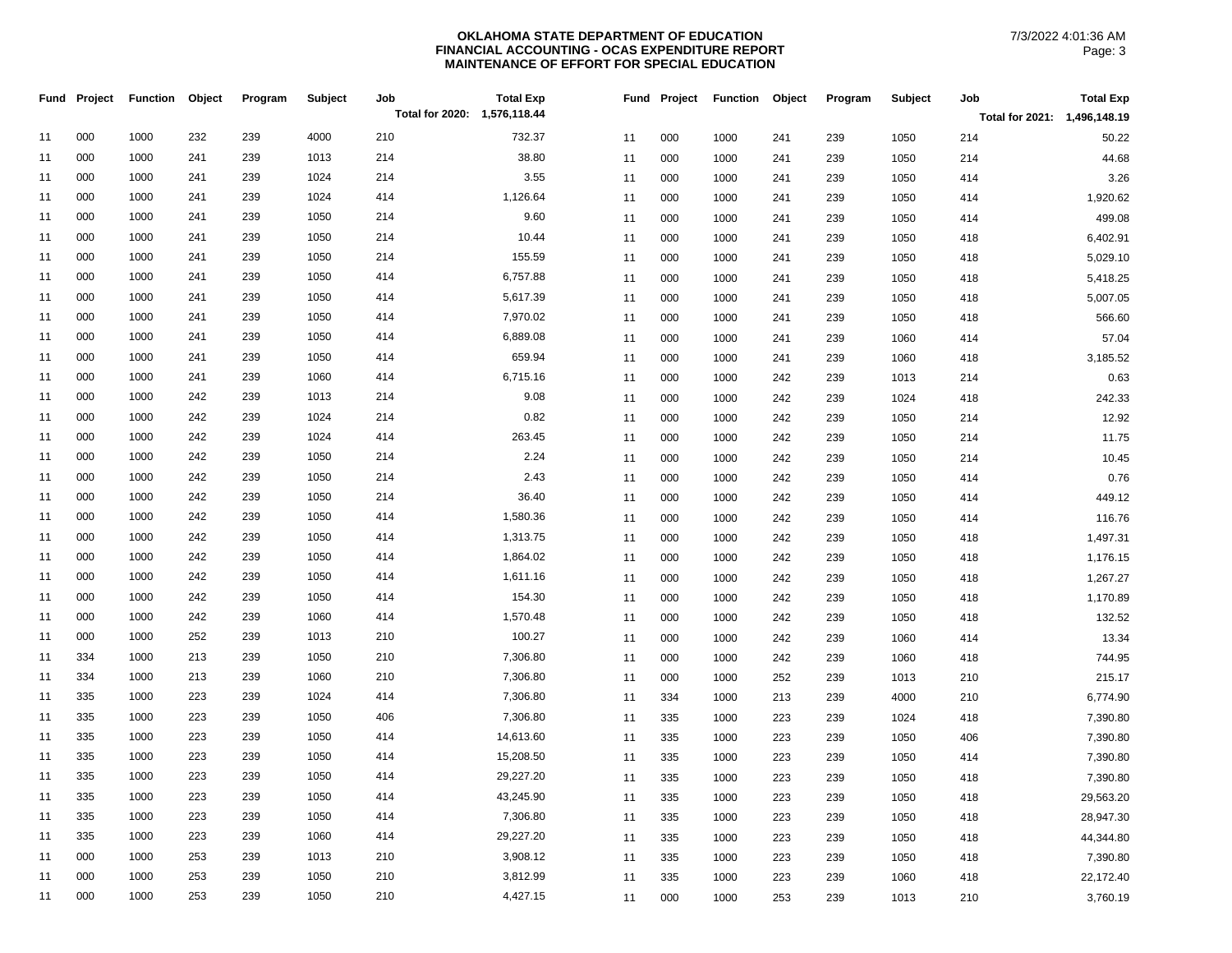|    | Fund Project | <b>Function</b> | Object | Program | Subject | Job                          | <b>Total Exp</b> |    |    | Fund Project | <b>Function</b> | Object | Program | Subject | Job                          | <b>Total Exp</b> |
|----|--------------|-----------------|--------|---------|---------|------------------------------|------------------|----|----|--------------|-----------------|--------|---------|---------|------------------------------|------------------|
|    |              |                 |        |         |         | Total for 2020: 1,576,118.44 |                  |    |    |              |                 |        |         |         | Total for 2021: 1,496,148.19 |                  |
| 11 | 000          | 1000            | 253    | 239     | 1050    | 210                          | 820.26           | 11 |    | 000          | 1000            | 253    | 239     | 1050    | 210                          | 3,973.21         |
| 11 | 000          | 1000            | 253    | 239     | 1050    | 210                          | 4,262.68         | 11 |    | 000          | 1000            | 253    | 239     | 1050    | 210                          | 114.00           |
| 11 | 000          | 1000            | 253    | 239     | 1050    | 214                          | 112.14           |    | 11 | 000          | 1000            | 253    | 239     | 1050    | 210                          | 382.38           |
| 11 | 000          | 1000            | 253    | 239     | 1060    | 210                          | 7,906.68         |    | 11 | 000          | 1000            | 253    | 239     | 1050    | 210                          | 8,788.82         |
| 11 | 000          | 1000            | 253    | 239     | 4000    | 210                          | 4,947.97         | 11 |    | 000          | 1000            | 253    | 239     | 1060    | 210                          | 8,228.18         |
| 11 | 000          | 1000            | 263    | 239     | 1050    | 414                          | 1,570.51         | 11 |    | 000          | 1000            | 253    | 239     | 4000    | 210                          | 4,832.16         |
| 11 | 000          | 1000            | 263    | 239     | 1050    | 414                          | 3,138.25         | 11 |    | 000          | 1000            | 263    | 239     | 1050    | 414                          | 1,148.57         |
| 11 | 000          | 1000            | 263    | 239     | 1050    | 414                          | 3,334.64         | 11 |    | 000          | 1000            | 263    | 239     | 1050    | 414                          | 764.76           |
| 11 | 000          | 1000            | 263    | 239     | 1050    | 414                          | 7,333.72         | 11 |    | 000          | 1000            | 263    | 239     | 1050    | 418                          | 4,412.69         |
| 11 | 000          | 1000            | 263    | 239     | 1050    | 414                          | 1,610.78         |    | 11 | 000          | 1000            | 263    | 239     | 1050    | 418                          | 216.00           |
| 11 | 000          | 1000            | 263    | 239     | 1060    | 414                          | 4,858.63         | 11 |    | 000          | 1000            | 263    | 239     | 1050    | 418                          | 4,533.71         |
| 11 | 000          | 1000            | 273    | 239     | 1013    | 210                          | 93.94            | 11 |    | 000          | 1000            | 263    | 239     | 1050    | 418                          | 1,498.92         |
| 11 | 000          | 1000            | 273    | 239     | 1024    | 210                          | 43.92            | 11 |    | 000          | 1000            | 263    | 239     | 1060    | 414                          | 7.60             |
| 11 | 000          | 1000            | 273    | 239     | 1050    | 210                          | 82.06            | 11 |    | 000          | 1000            | 263    | 239     | 1060    | 418                          | 3,056.20         |
| 11 | 000          | 1000            | 273    | 239     | 1050    | 210                          | 96.91            | 11 |    | 000          | 1000            | 273    | 239     | 1013    | 210                          | 129.70           |
| 11 | 000          | 1000            | 273    | 239     | 1050    | 210                          | 156.76           |    | 11 | 000          | 1000            | 273    | 239     | 1024    | 210                          | 60.55            |
| 11 | 000          | 1000            | 273    | 239     | 1050    | 210                          | 190.07           | 11 |    | 000          | 1000            | 273    | 239     | 1050    | 210                          | 116.46           |
| 11 | 000          | 1000            | 273    | 239     | 1050    | 214                          | 2.28             | 11 |    | 000          | 1000            | 273    | 239     | 1050    | 210                          | 138.92           |
| 11 | 000          | 1000            | 273    | 239     | 1060    | 210                          | 164.18           | 11 |    | 000          | 1000            | 273    | 239     | 1050    | 210                          | 195.10           |
| 11 | 000          | 1000            | 273    | 239     | 4000    | 210                          | 106.40           | 11 |    | 000          | 1000            | 273    | 239     | 1050    | 210                          | 259.94           |
| 11 | 000          | 1000            | 283    | 239     | 1013    | 214                          | 0.54             | 11 |    | 000          | 1000            | 273    | 239     | 1060    | 210                          | 241.18           |
| 11 | 000          | 1000            | 283    | 239     | 1024    | 414                          | 39.03            |    | 11 | 000          | 1000            | 273    | 239     | 4000    | 210                          | 141.81           |
| 11 | 000          | 1000            | 283    | 239     | 1050    | 214                          | 0.21             |    | 11 | 000          | 1000            | 283    | 239     | 1024    | 418                          | 49.03            |
| 11 | 000          | 1000            | 283    | 239     | 1050    | 214                          | 0.23             | 11 |    | 000          | 1000            | 283    | 239     | 1050    | 214                          | 2.48             |
| 11 | 000          | 1000            | 283    | 239     | 1050    | 214                          | 4.90             | 11 |    | 000          | 1000            | 283    | 239     | 1050    | 214                          | 0.16             |
| 11 | 000          | 1000            | 283    | 239     | 1050    | 414                          | 211.76           | 11 |    | 000          | 1000            | 283    | 239     | 1050    | 214                          | 2.01             |
| 11 | 000          | 1000            | 283    | 239     | 1050    | 414                          | 207.09           | 11 |    | 000          | 1000            | 283    | 239     | 1050    | 414                          | 0.15             |
| 11 | 000          | 1000            | 283    | 239     | 1050    | 414                          | 265.06           |    | 11 | 000          | 1000            | 283    | 239     | 1050    | 414                          | 84.43            |
| 11 | 000          | 1000            | 283    | 239     | 1050    | 414                          | 250.82           |    | 11 | 000          | 1000            | 283    | 239     | 1050    | 414                          | 22.42            |
| 11 | 000          | 1000            | 283    | 239     | 1050    | 414                          | 34.95            | 11 |    | 000          | 1000            | 283    | 239     | 1050    | 418                          | 304.91           |
| 11 | 000          | 1000            | 283    | 239     | 1060    | 414                          | 223.33           | 11 |    | 000          | 1000            | 283    | 239     | 1050    | 418                          | 228.99           |
| 11 | 000          | 1000            | 283    | 239     | 1060    | 963                          | 27.39            | 11 |    | 000          | 1000            | 283    | 239     | 1050    | 418                          | 248.98           |
| 11 | 000          | 1000            | 614    | 239     | 1050    | 000                          | 313.65           | 11 |    | 000          | 1000            | 283    | 239     | 1050    | 418                          | 261.80           |
| 11 | 000          | 1000            | 614    | 239     | 1050    | 000                          | 300.00           |    | 11 | 000          | 1000            | 283    | 239     | 1050    | 418                          | 43.93            |
| 11 | 000          | 1000            | 614    | 239     | 1050    | 000                          | 1,045.00         | 11 |    | 000          | 1000            | 283    | 239     | 1060    | 414                          | 2.56             |
| 11 | 000          | 1000            | 614    | 239     | 1050    | 000                          | 240.00           | 11 |    | 000          | 1000            | 283    | 239     | 1060    | 418                          | 138.45           |
| 11 | 000          | 1000            | 619    | 239     | 1050    | 000                          | 209.84           | 11 |    | 000          | 1000            | 283    | 239     | 1060    | 963                          | 21.52            |
| 11 | 000          | 1000            | 619    | 239     | 1050    | 000                          | 158.92           | 11 |    | 000          | 1000            | 336    | 239     | 1050    | 000                          | 100.00           |
| 11 | 000          | 1000            | 641    | 239     | 1050    | 000                          | 238.69           |    | 11 | 000          | 1000            | 336    | 239     | 1050    | 000                          | 300.00           |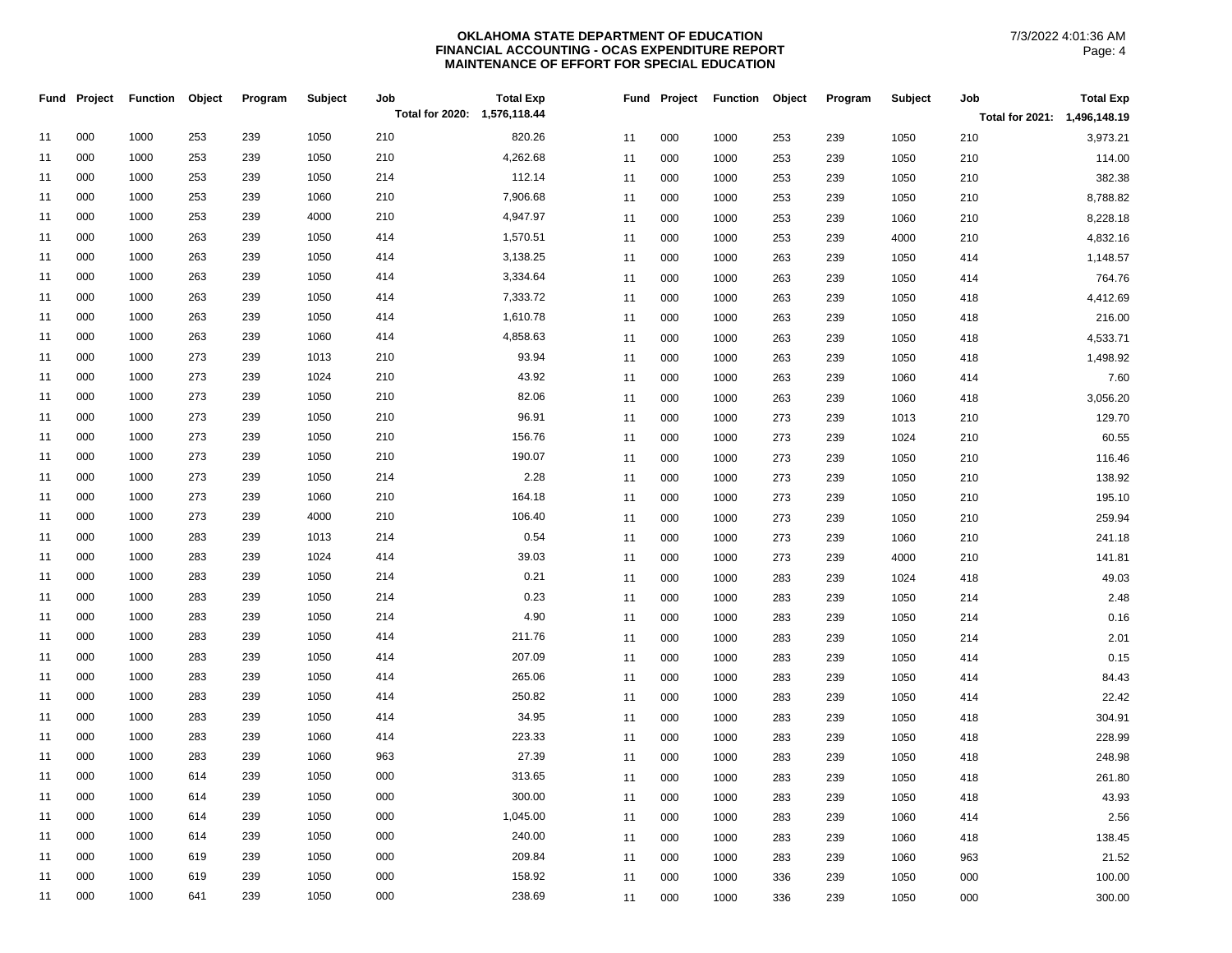|    | Fund Project | <b>Function</b> | Object | Program | Subject | Job                          | <b>Total Exp</b> |    |     | Fund Project Function | Object | Program | Subject | Job                          | <b>Total Exp</b> |
|----|--------------|-----------------|--------|---------|---------|------------------------------|------------------|----|-----|-----------------------|--------|---------|---------|------------------------------|------------------|
|    |              |                 |        |         |         | Total for 2020: 1,576,118.44 |                  |    |     |                       |        |         |         | Total for 2021: 1,496,148.19 |                  |
| 11 | 000          | 1000            | 645    | 239     | 1050    | 000                          | 75.47            | 11 | 000 | 1000                  | 614    | 239     | 0000    | 000                          | 103.45           |
| 11 | 000          | 1000            | 651    | 239     | 1050    | 000                          | 476.03           | 11 | 000 | 1000                  | 614    | 239     | 0000    | 000                          | 103.45           |
| 11 | 000          | 1000            | 653    | 239     | 1050    | 000                          | 2,148.04         | 11 | 000 | 1000                  | 614    | 239     | 0000    | 000                          | 343.48           |
| 11 | 000          | 1000            | 653    | 239     | 1050    | 000                          | 2,148.04         | 11 | 000 | 1000                  | 614    | 239     | 0000    | 000                          | 103.45           |
| 11 | 000          | 1000            | 653    | 239     | 1050    | 000                          | 2,202.50         | 11 | 000 | 1000                  | 614    | 239     | 0000    | 000                          | 103.45           |
| 11 | 000          | 1000            | 653    | 239     | 1050    | 000                          | 2,148.04         | 11 | 000 | 1000                  | 618    | 239     | 0000    | 000                          | 669.80           |
| 11 | 000          | 1000            | 653    | 239     | 1050    | 000                          | 2,148.04         | 11 | 000 | 1000                  | 619    | 239     | 0000    | 000                          | 184.80           |
| 11 | 000          | 1000            | 681    | 239     | 1050    | 000                          | 563.10           | 11 | 000 | 1000                  | 619    | 239     | 0000    | 000                          | 47.59            |
| 11 | 000          | 2135            | 336    | 239     | 0000    | 000                          | 1,462.73         | 11 | 000 | 1000                  | 619    | 239     | 0000    | 000                          | 203.14           |
| 11 | 000          | 2135            | 336    | 239     | 0000    | 000                          | 2,000.00         | 11 | 000 | 1000                  | 647    | 239     | 0000    | 000                          | 191.08           |
| 11 | 000          | 2135            | 336    | 239     | 0000    | 000                          | 351.67           | 11 | 000 | 1000                  | 653    | 239     | 0000    | 000                          | 2,795.00         |
| 11 | 000          | 2135            | 336    | 239     | 0000    | 000                          | 2,000.00         | 11 | 000 | 1000                  | 653    | 239     | 0000    | 000                          | 3,845.00         |
| 11 | 000          | 2140            | 192    | 239     | 0000    | 205                          | 1,035.00         | 11 | 000 | 1000                  | 653    | 239     | 0000    | 000                          | 2,945.00         |
| 11 | 000          | 2140            | 192    | 239     | 0000    | 205                          | 621.00           | 11 | 000 | 1000                  | 653    | 239     | 0000    | 000                          | 3,458.82         |
| 11 | 000          | 2140            | 192    | 239     | 0000    | 205                          | 207.00           | 11 | 000 | 1000                  | 653    | 239     | 0000    | 000                          | 560.00           |
| 11 | 000          | 2140            | 192    | 239     | 0000    | 205                          | 621.00           | 11 | 000 | 2132                  | 336    | 239     | 0000    | 000                          | 180.00           |
| 11 | 000          | 2140            | 192    | 239     | 0000    | 205                          | 207.00           | 11 | 000 | 2135                  | 336    | 239     | 0000    | 000                          | 1,079.57         |
| 11 | 000          | 2140            | 231    | 239     | 0000    | 205                          | 60.90            | 11 | 000 | 2135                  | 336    | 239     | 0000    | 000                          | 2,810.81         |
| 11 | 000          | 2140            | 231    | 239     | 0000    | 205                          | 35.10            | 11 | 000 | 2135                  | 336    | 239     | 0000    | 000                          | 2,640.63         |
| 11 | 000          | 2140            | 231    | 239     | 0000    | 205                          | 12.45            | 11 | 000 | 2135                  | 336    | 239     | 0000    | 000                          | 568.69           |
| 11 | 000          | 2140            | 231    | 239     | 0000    | 205                          | 34.00            | 11 | 000 | 2135                  | 336    | 239     | 0000    | 000                          | 972.24           |
| 11 | 000          | 2140            | 231    | 239     | 0000    | 205                          | 12.42            | 11 | 000 | 2140                  | 192    | 239     | 0000    | 205                          | 828.00           |
| 11 | 000          | 2140            | 232    | 239     | 0000    | 205                          | 14.24            | 11 | 000 | 2140                  | 192    | 239     | 0000    | 205                          | 2,277.00         |
| 11 | 000          | 2140            | 232    | 239     | 0000    | 205                          | 8.23             | 11 | 000 | 2140                  | 192    | 239     | 0000    | 205                          | 2,484.00         |
| 11 | 000          | 2140            | 232    | 239     | 0000    | 205                          | 2.91             | 11 | 000 | 2140                  | 192    | 239     | 0000    | 205                          | 621.00           |
| 11 | 000          | 2140            | 232    | 239     | 0000    | 205                          | 7.97             | 11 | 000 | 2140                  | 192    | 239     | 0000    | 205                          | 207.00           |
| 11 | 000          | 2140            | 232    | 239     | 0000    | 205                          | 2.90             | 11 | 000 | 2140                  | 231    | 239     | 0000    | 205                          | 49.66            |
| 11 | 000          | 2140            | 253    | 239     | 0000    | 205                          | 98.33            | 11 | 000 | 2140                  | 231    | 239     | 0000    | 205                          | 132.32           |
| 11 | 000          | 2140            | 253    | 239     | 0000    | 205                          | 59.02            | 11 | 000 | 2140                  | 231    | 239     | 0000    | 205                          | 143.85           |
| 11 | 000          | 2140            | 253    | 239     | 0000    | 205                          | 19.67            | 11 | 000 | 2140                  | 231    | 239     | 0000    | 205                          | 37.27            |
| 11 | 000          | 2140            | 253    | 239     | 0000    | 205                          | 59.00            | 11 | 000 | 2140                  | 231    | 239     | 0000    | 205                          | 11.36            |
| 11 | 000          | 2140            | 253    | 239     | 0000    | 205                          | 19.66            | 11 | 000 | 2140                  | 232    | 239     | 0000    | 205                          | 11.62            |
| 11 | 000          | 2140            | 273    | 239     | 0000    | 205                          | 1.69             | 11 | 000 | 2140                  | 232    | 239     | 0000    | 205                          | 30.95            |
| 11 | 000          | 2140            | 273    | 239     | 0000    | 205                          | 0.84             | 11 | 000 | 2140                  | 232    | 239     | 0000    | 205                          | 33.65            |
| 11 | 000          | 2140            | 273    | 239     | 0000    | 205                          | 0.84             | 11 | 000 | 2140                  | 232    | 239     | 0000    | 205                          | 8.72             |
| 11 | 000          | 2140            | 273    | 239     | 0000    | 205                          | 0.42             | 11 | 000 | 2140                  | 232    | 239     | 0000    | 205                          | 2.66             |
| 11 | 000          | 2140            | 336    | 239     | 0000    | 000                          | 2,560.00         | 11 | 000 | 2140                  | 253    | 239     | 0000    | 205                          | 78.65            |
| 11 | 000          | 2140            | 336    | 239     | 0000    | 000                          | 2,240.00         | 11 | 000 | 2140                  | 253    | 239     | 0000    | 205                          | 216.31           |
| 11 | 000          | 2140            | 336    | 239     | 0000    | 000                          | 4,800.00         | 11 | 000 | 2140                  | 253    | 239     | 0000    | 205                          | 236.00           |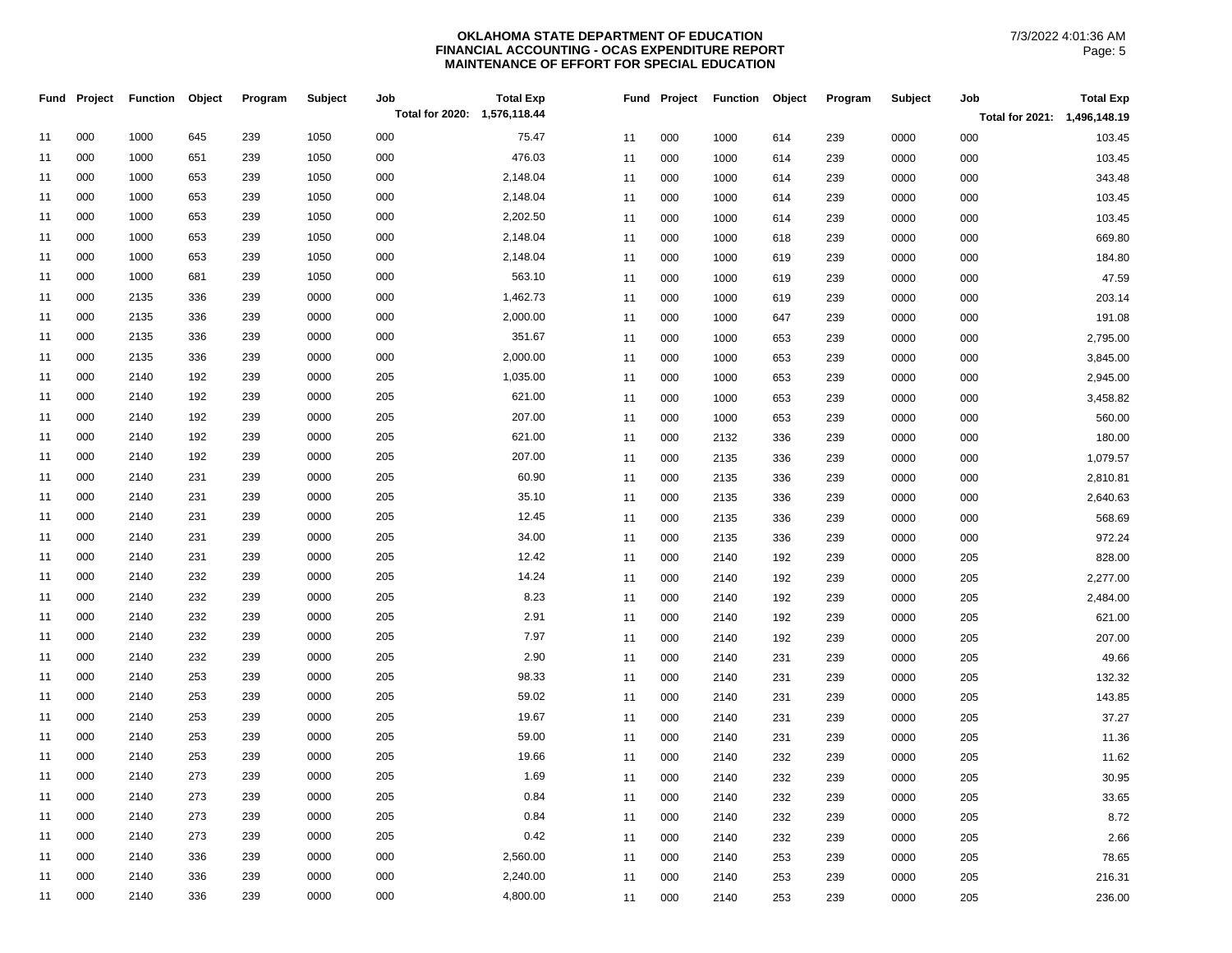|    | Fund Project | <b>Function</b> | Object | Program | Subject | Job                          | <b>Total Exp</b> |    | Fund Project | <b>Function</b> | Object | Program | Subject | Job                          | <b>Total Exp</b> |
|----|--------------|-----------------|--------|---------|---------|------------------------------|------------------|----|--------------|-----------------|--------|---------|---------|------------------------------|------------------|
|    |              |                 |        |         |         | Total for 2020: 1,576,118.44 |                  |    |              |                 |        |         |         | Total for 2021: 1,496,148.19 |                  |
| 11 | 000          | 2140            | 336    | 239     | 0000    | 000                          | 2,400.00         | 11 | 000          | 2140            | 253    | 239     | 0000    | 205                          | 59.00            |
| 11 | 000          | 2140            | 336    | 239     | 0000    | 000                          | 40.00            | 11 | 000          | 2140            | 253    | 239     | 0000    | 205                          | 19.66            |
| 11 | 000          | 2140            | 614    | 239     | 0000    | 000                          | 571.96           | 11 | 000          | 2140            | 273    | 239     | 0000    | 205                          | 0.58             |
| 11 | 000          | 2152            | 110    | 239     | 0000    | 353                          | 20,820.14        | 11 | 000          | 2140            | 273    | 239     | 0000    | 205                          | 1.15             |
| 11 | 000          | 2152            | 110    | 239     | 0000    | 353                          | 13,880.06        | 11 | 000          | 2140            | 273    | 239     | 0000    | 205                          | 2.31             |
| 11 | 000          | 2152            | 110    | 239     | 0000    | 353                          | 13,880.15        | 11 | 000          | 2140            | 273    | 239     | 0000    | 205                          | 2.88             |
| 11 | 000          | 2152            | 110    | 239     | 0000    | 353                          | 43,977.15        | 11 | 000          | 2140            | 273    | 239     | 0000    | 205                          | 0.58             |
| 11 | 000          | 2152            | 110    | 239     | 0000    | 353                          | 42,082.95        | 11 | 000          | 2140            | 336    | 239     | 0000    | 000                          | 4,600.00         |
| 11 | 000          | 2152            | 139    | 239     | 0000    | 353                          | 1,031.25         | 11 | 000          | 2140            | 336    | 239     | 0000    | 000                          | 4,000.00         |
| 11 | 000          | 2152            | 139    | 239     | 0000    | 353                          | 202.50           | 11 | 000          | 2140            | 336    | 239     | 0000    | 000                          | 6,000.00         |
| 11 | 000          | 2152            | 139    | 239     | 0000    | 353                          | 2,658.75         | 11 | 000          | 2140            | 336    | 239     | 0000    | 000                          | 4,600.00         |
| 11 | 000          | 2152            | 170    | 239     | 0000    | 353                          | 2,500.00         | 11 | 000          | 2140            | 336    | 239     | 0000    | 000                          | 2,400.00         |
| 11 | 000          | 2152            | 170    | 239     | 0000    | 353                          | 2,500.00         | 11 | 000          | 2152            | 110    | 239     | 0000    | 353                          | 21,041.53        |
| 11 | 000          | 2152            | 170    | 239     | 0000    | 353                          | 2,500.00         | 11 | 000          | 2152            | 110    | 239     | 0000    | 353                          | 14,027.76        |
| 11 | 000          | 2152            | 192    | 239     | 0000    | 353                          | 828.00           | 11 | 000          | 2152            | 110    | 239     | 0000    | 353                          | 14,027.66        |
| 11 | 000          | 2152            | 192    | 239     | 0000    | 353                          | 6,831.00         | 11 | 000          | 2152            | 110    | 239     | 0000    | 353                          | 44,464.35        |
| 11 | 000          | 2152            | 192    | 239     | 0000    | 353                          | 414.00           | 11 | 000          | 2152            | 110    | 239     | 0000    | 353                          | 42,539.70        |
| 11 | 000          | 2152            | 192    | 239     | 0000    | 353                          | 2,277.00         | 11 | 000          | 2152            | 139    | 239     | 0000    | 353                          | 3,712.50         |
| 11 | 000          | 2152            | 231    | 239     | 0000    | 353                          | 1,510.12         | 11 | 000          | 2152            | 139    | 239     | 0000    | 353                          | 77.25            |
| 11 | 000          | 2152            | 231    | 239     | 0000    | 353                          | 740.01           | 11 | 000          | 2152            | 139    | 239     | 0000    | 353                          | 468.75           |
| 11 | 000          | 2152            | 231    | 239     | 0000    | 353                          | 1,146.36         | 11 | 000          | 2152            | 170    | 239     | 0000    | 353                          | 1,200.00         |
| 11 | 000          | 2152            | 231    | 239     | 0000    | 353                          | 3,189.17         | 11 | 000          | 2152            | 170    | 239     | 0000    | 353                          | 1,200.00         |
| 11 | 000          | 2152            | 231    | 239     | 0000    | 353                          | 2,637.42         | 11 | 000          | 2152            | 170    | 239     | 0000    | 353                          | 1,200.00         |
| 11 | 000          | 2152            | 232    | 239     | 0000    | 353                          | 353.13           | 11 | 000          | 2152            | 192    | 239     | 0000    | 353                          | 621.00           |
| 11 | 000          | 2152            | 232    | 239     | 0000    | 353                          | 173.04           | 11 | 000          | 2152            | 192    | 239     | 0000    | 353                          | 1,449.00         |
| 11 | 000          | 2152            | 232    | 239     | 0000    | 353                          | 268.16           | 11 | 000          | 2152            | 192    | 239     | 0000    | 353                          | 12,213.00        |
| 11 | 000          | 2152            | 232    | 239     | 0000    | 353                          | 745.87           | 11 | 000          | 2152            | 192    | 239     | 0000    | 353                          | 414.00           |
| 11 | 000          | 2152            | 232    | 239     | 0000    | 353                          | 616.81           | 11 | 000          | 2152            | 231    | 239     | 0000    | 353                          | 1,164.18         |
| 11 | 312          | 2152            | 171    | 239     | 0000    | 353                          | 5,000.00         | 11 | 000          | 2152            | 231    | 239     | 0000    | 353                          | 780.65           |
| 11 | 312          | 2152            | 171    | 239     | 0000    | 353                          | 5,000.00         | 11 | 312          | 2152            | 171    | 239     | 0000    | 353                          | 5,000.00         |
| 11 | 312          | 2152            | 171    | 239     | 0000    | 353                          | 5,000.00         | 11 | 312          | 2152            | 171    | 239     | 0000    | 353                          | 5,000.00         |
| 11 | 333          | 1000            | 641    | 239     | 1050    | 000                          | 90.99            | 11 | 312          | 2152            | 171    | 239     | 0000    | 353                          | 5,000.00         |
| 11 | 333          | 1000            | 653    | 239     | 1050    | 000                          | 427.00           | 11 | 334          | 2152            | 213    | 239     | 0000    | 353                          | 7,390.80         |
| 11 | 333          | 1000            | 653    | 239     | 1050    | 000                          | 250.00           | 11 | 334          | 2152            | 213    | 239     | 0000    | 353                          | 7,390.80         |
| 11 | 334          | 2152            | 213    | 239     | 0000    | 353                          | 7,306.80         | 11 | 334          | 2152            | 213    | 239     | 0000    | 353                          | 7,390.80         |
| 11 | 334          | 2152            | 213    | 239     | 0000    | 353                          | 7,306.80         | 11 | 000          | 2152            | 231    | 239     | 0000    | 353                          | 1,588.16         |
| 11 | 334          | 2152            | 213    | 239     | 0000    | 353                          | 7,306.80         | 11 | 000          | 2152            | 231    | 239     | 0000    | 353                          | 2,818.03         |
| 11 | 000          | 2152            | 253    | 239     | 0000    | 353                          | 2,215.46         | 11 | 000          | 2152            | 231    | 239     | 0000    | 353                          | 2,064.14         |
| 11 | 000          | 2152            | 253    | 239     | 0000    | 353                          | 1,397.22         | 11 | 000          | 2152            | 232    | 239     | 0000    | 353                          | 272.28           |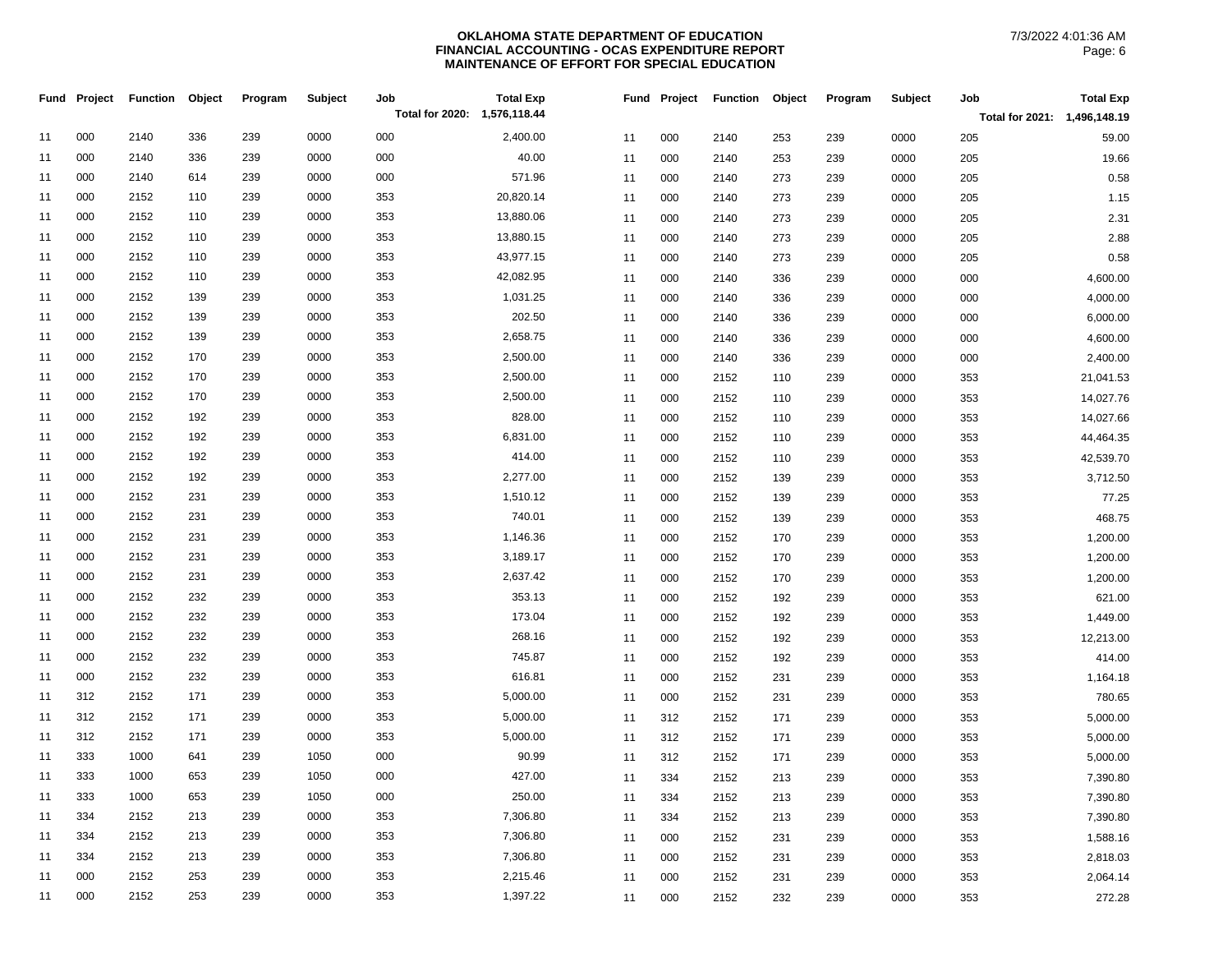|    | Fund Project | <b>Function</b> | Object | Program | Subject | Job<br>Total for 2020: 1,576,118.44 | <b>Total Exp</b> | Fund | Project | <b>Function</b> | Object | Program | Subject | Job                          | <b>Total Exp</b> |
|----|--------------|-----------------|--------|---------|---------|-------------------------------------|------------------|------|---------|-----------------|--------|---------|---------|------------------------------|------------------|
|    |              |                 |        |         |         |                                     |                  |      |         |                 |        |         |         | Total for 2021: 1,496,148.19 |                  |
| 11 | 000          | 2152            | 253    | 239     | 0000    | 353                                 | 2,065.50         | 11   | 000     | 2152            | 232    | 239     | 0000    | 353                          | 182.62           |
| 11 | 000          | 2152            | 253    | 239     | 0000    | 353                                 | 4,473.90         | 11   | 000     | 2152            | 232    | 239     | 0000    | 353                          | 371.37           |
| 11 | 000          | 2152            | 253    | 239     | 0000    | 353                                 | 4,704.25         | 11   | 000     | 2152            | 232    | 239     | 0000    | 353                          | 659.06           |
| 11 | 000          | 2152            | 273    | 239     | 0000    | 353                                 | 47.64            | 11   | 000     | 2152            | 232    | 239     | 0000    | 353                          | 482.76           |
| 11 | 000          | 2152            | 273    | 239     | 0000    | 353                                 | 34.70            | 11   | 000     | 2152            | 253    | 239     | 0000    | 353                          | 2,171.84         |
| 11 | 000          | 2152            | 273    | 239     | 0000    | 353                                 | 37.65            | 11   | 000     | 2152            | 253    | 239     | 0000    | 353                          | 1,470.27         |
| 11 | 000          | 2152            | 273    | 239     | 0000    | 353                                 | 95.36            | 11   | 000     | 2152            | 253    | 239     | 0000    | 353                          | 2,845.64         |
| 11 | 000          | 2152            | 273    | 239     | 0000    | 353                                 | 92.10            | 11   | 000     | 2152            | 253    | 239     | 0000    | 353                          | 4,384.78         |
| 11 | 000          | 2152            | 619    | 239     | 0000    | 000                                 | 221.10           | 11   | 000     | 2152            | 253    | 239     | 0000    | 353                          | 4,199.80         |
| 11 | 000          | 2170            | 336    | 239     | 0000    | 000                                 | 2,979.45         | 11   | 000     | 2152            | 273    | 239     | 0000    | 353                          | 59.17            |
| 11 | 000          | 2170            | 336    | 239     | 0000    | 000                                 | 6,377.75         | 11   | 000     | 2152            | 273    | 239     | 0000    | 353                          | 40.79            |
| 11 | 000          | 2170            | 336    | 239     | 0000    | 000                                 | 10,460.93        | 11   | 000     | 2152            | 273    | 239     | 0000    | 353                          | 48.86            |
| 11 | 000          | 2170            | 336    | 239     | 0000    | 000                                 | 2,057.75         | 11   | 000     | 2152            | 273    | 239     | 0000    | 353                          | 130.83           |
| 11 | 000          | 2170            | 336    | 239     | 0000    | 000                                 | 5,400.30         | 11   | 000     | 2152            | 273    | 239     | 0000    | 353                          | 126.44           |
| 11 | 000          | 2180            | 336    | 239     | 0000    | 000                                 | 410.00           | 11   | 000     | 2152            | 653    | 239     | 0000    | 000                          | 105.00           |
| 11 | 000          | 2213            | 580    | 239     | 0000    | 000                                 | 130.44           | 11   | 000     | 2170            | 336    | 239     | 0000    | 000                          | 3,877.00         |
| 11 | 000          | 2213            | 860    | 239     | 0000    | 000                                 | 175.00           | 11   | 000     | 2170            | 336    | 239     | 0000    | 000                          | 5,014.41         |
| 11 | 000          | 2340            | 110    | 239     | 1050    | 110                                 | 3,106.78         | 11   | 000     | 2170            | 336    | 239     | 0000    | 000                          | 8,995.00         |
| 11 | 000          | 2340            | 110    | 239     | 1050    | 110                                 | 3,106.78         | 11   | 000     | 2170            | 336    | 239     | 0000    | 000                          | 6,442.60         |
| 11 | 000          | 2340            | 110    | 239     | 1050    | 110                                 | 3,106.78         | 11   | 000     | 2170            | 336    | 239     | 0000    | 000                          | 4,645.55         |
| 11 | 000          | 2340            | 110    | 239     | 1050    | 110                                 | 3,106.78         | 11   | 000     | 2170            | 336    | 239     | 1050    | 000                          | 3,245.72         |
| 11 | 000          | 2340            | 110    | 239     | 1060    | 110                                 | 3,106.58         | 11   | 000     | 2180            | 336    | 239     | 0000    | 000                          | 1,000.00         |
| 11 | 000          | 2340            | 231    | 239     | 1050    | 110                                 | 180.54           | 11   | 000     | 2213            | 860    | 239     | 0000    | 000                          | 1,820.26         |
| 11 | 000          | 2340            | 231    | 239     | 1050    | 110                                 | 180.54           | 11   | 000     | 2213            | 860    | 239     | 0000    | 000                          | 750.33           |
| 11 | 000          | 2340            | 231    | 239     | 1050    | 110                                 | 180.54           | 11   | 000     | 2213            | 860    | 239     | 0000    | 000                          | 246.67           |
| 11 | 000          | 2340            | 231    | 239     | 1050    | 110                                 | 180.54           | 11   | 000     | 2340            | 110    | 239     | 1050    | 110                          | 3,141.25         |
| 11 | 000          | 2340            | 231    | 239     | 1060    | 110                                 | 180.47           | 11   | 000     | 2340            | 110    | 239     | 1050    | 110                          | 3,141.25         |
| 11 | 000          | 2340            | 232    | 239     | 1050    | 110                                 | 42.24            | 11   | 000     | 2340            | 110    | 239     | 1050    | 110                          | 3,141.25         |
| 11 | 000          | 2340            | 232    | 239     | 1050    | 110                                 | 42.24            | 11   | 000     | 2340            | 110    | 239     | 1050    | 110                          | 3,141.25         |
| 11 | 000          | 2340            | 232    | 239     | 1050    | 110                                 | 42.24            | 11   | 000     | 2340            | 110    | 239     | 1060    | 110                          | 3,141.25         |
| 11 | 000          | 2340            | 232    | 239     | 1050    | 110                                 | 42.24            | 11   | 000     | 2340            | 231    | 239     | 1050    | 110                          | 184.58           |
| 11 | 000          | 2340            | 232    | 239     | 1060    | 110                                 | 42.18            | 11   | 000     | 2340            | 231    | 239     | 1050    | 110                          | 184.58           |
| 11 | 000          | 2340            | 253    | 239     | 1050    | 110                                 | 295.19           | 11   | 000     | 2340            | 231    | 239     | 1050    | 110                          | 184.58           |
| 11 | 000          | 2340            | 253    | 239     | 1050    | 110                                 | 295.19           | 11   | 000     | 2340            | 231    | 239     | 1050    | 110                          | 184.58           |
| 11 | 000          | 2340            | 253    | 239     | 1050    | 110                                 | 295.19           | 11   | 000     | 2340            | 231    | 239     | 1060    | 110                          | 184.34           |
| 11 | 000          | 2340            | 253    | 239     | 1050    | 110                                 | 295.19           | 11   | 000     | 2340            | 232    | 239     | 1050    | 110                          | 43.20            |
| 11 | 000          | 2340            | 253    | 239     | 1060    | 110                                 | 294.99           | 11   | 000     | 2340            | 232    | 239     | 1050    | 110                          | 43.20            |
| 11 | 000          | 2340            | 273    | 239     | 1050    | 110                                 | 6.35             | 11   | 000     | 2340            | 232    | 239     | 1050    | 110                          | 43.20            |
| 11 | 000          | 2340            | 273    | 239     | 1050    | 110                                 | 6.35             | 11   | 000     | 2340            | 232    | 239     | 1050    | 110                          | 43.20            |